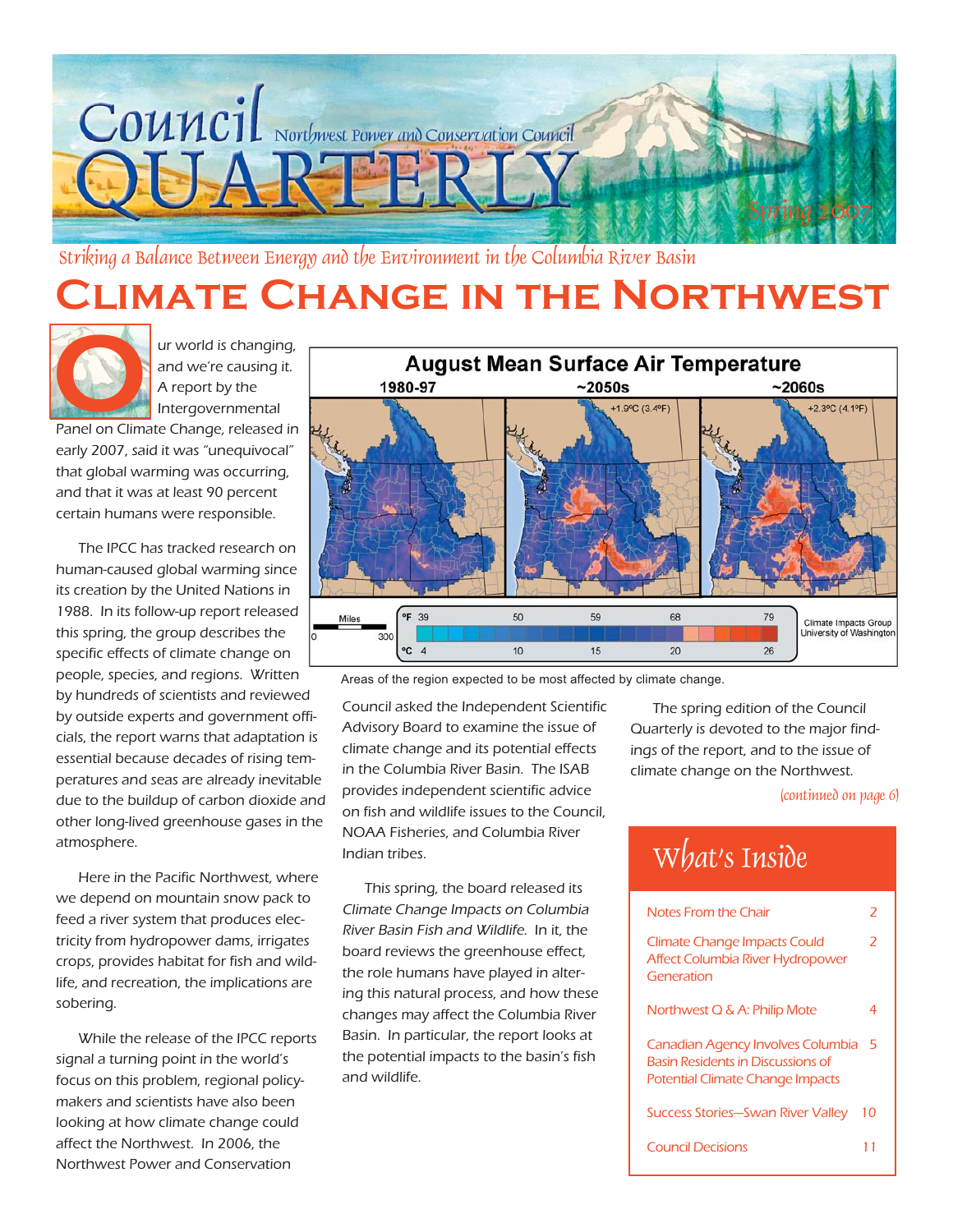## Climate Change Impacts Could Affect Columbia River Hydropower Generation

The Northwest Power Act of 1980, the federal law that authorized creation of the Northwest Power and Conservation Council, directs the Council to plan for an adequate, efficient, economical, and reliable electricity supply in the region. The Act recognizes that hydropower is the primary source of the region's electricity and directs the Council to treat the entire Columbia River and its tributaries as a single system when planning for the region's future electricity supply.

Because hydropower supplies about half of the region's electricity, most of it generated at dams on the Columbia River and its tributaries, the Council closely follows annual precipitation and runoff in the Columbia River Basin, and also predictions of the annual river runoff. For this reason, global climate change and the potential impacts of climate change on the water supply in the basin are of interest to the Council.

In the Fifth Northwest Power Plan, completed in December 2004, the Council addresses the potential impacts of climate change to the Columbia River hydropower supply and recommends policies and actions that could

Ĩ

be adopted and implemented today to prepare for potential future impacts.

Global climate change models all seem to agree that temperatures will be higher in the future, but the models disagree somewhat on future levels of precipitation. Some models suggest that the Northwest will be drier, and others indicate more precipitation in the long term. But all the models predict less snow and more rain during winter months, resulting in a smaller spring snow pack. Winter electricity demands would decrease with warmer temperatures, easing the Northwest's peak electricity requirements. In the summer, however, demand for power would rise, driven by air conditioning and irrigation loads, and could potentially force the region to compete with southern California for electricity resources.

All of these changes have implications for the Columbia River and its tributaries. More winter rain would likely result in higher winter river flows. Less snow would mean a heavier runoff volume in winter and a lower runoff volume in the spring and summer, resulting in lower flows during summer

months. This could lead to many potential impacts, such as:

- Increasing the importance of flood control storage to reduce the risk of winter flooding
- Boosting hydropower production in winter, when Northwest demand for power is likely to decrease because of warmer winter temperatures
- Reducing the size of the spring runoff and shifting its timing to slightly earlier in the year
- Reducing late spring and summer river flows and potentially causing average water temperatures to rise
- Jeopardizing the survival of salmon and steelhead that migrate in the late spring and into the summer months because of lower river flows and higher water temperatures
- Reducing the ability of reservoirs to meet demands for irrigation water
- Reducing summer power generation at hydroelectric dams when Northwest demand and power market prices are

#### (continued on next page)



# Notes From the Chair

In its recent report on the effects of climate change on fish and wildlife in the Columbia River Basin, the Independent Scientific Advisory Board presents a thorough and compelling picture of the latest science and predictions regarding climate change. It is a potential future, to put it bluntly, where all the rules have changed. This edition of the Council Quarterly looks at the report's key points and its recommendations for mitigating the impacts of climate change.

For 25 years, the Northwest Power and Conservation Council has been a forum for decisionmaking on two of our most important regional assets: fish and wildlife and hydropower. With the goal of protecting both resources, the Council has developed innovative approaches—from energy forecasting to scientific review of fish and wildlife funding—to fulfill that mission. Perhaps most importantly, it has worked with input from a broad and diverse community of stakeholders. The challenges presented by the potential effects of climate change on the Pacific Northwest, while daunting, are not insurmountable. As in the past, the region's commitment to cooperation and open debate will offer the best means to finding ways to mitigate climate change impacts.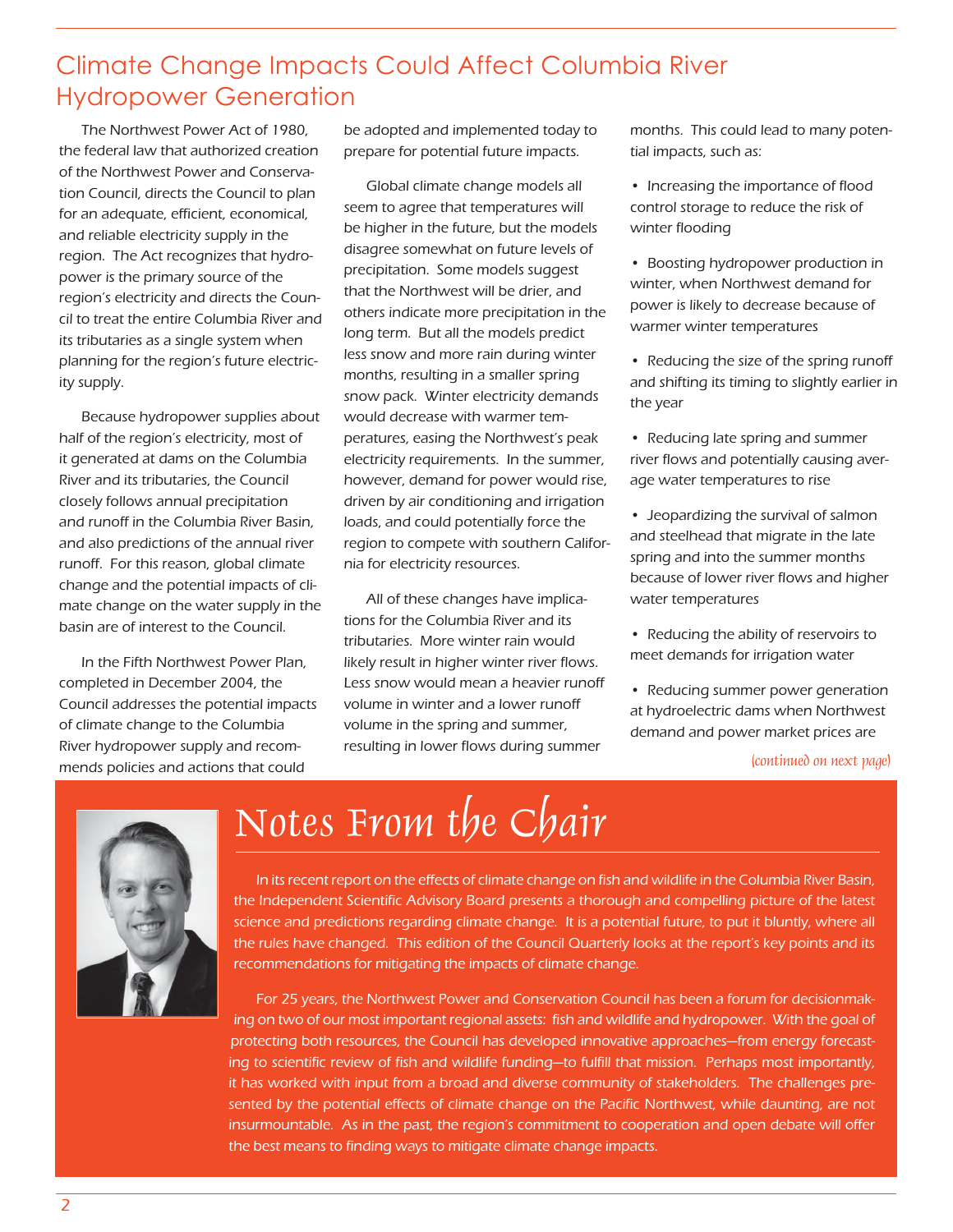#### (continued from page 2)

likely to increase because of higher air conditioning needs in the Northwest and Southwest

• Affecting summer and fall recreation activities because of lower reservoir elevations in the reservoirs behind dams

There also are potential impacts away from the river system, particularly for the electricity industry. Current scientific knowledge holds that atmospheric warming, the predicted effect of climate change, largely results from increased production of carbon dioxide and other greenhouse gasses due to human activities. Because of the widespread use of fossil fuels to produce electricity, the electricity industry worldwide is a principal contributor to the growing atmospheric concentration of carbon dioxide and would be affected by any initiatives to reduce carbon emissions.

Growing concern in the industry about the impact of carbon-emission control policies, such as the imposition of a carbon tax, have prompted aggressive development of wind power in the Pacific Northwest. All four Northwest states have identified renewable energy, particularly wind power, and also energy conservation, as key resources for the electric utilities in the future.

To assess the potential future impacts of global climate change in the Pacific Northwest, the Council worked with the Climate Impacts Group of the Joint Institute for the Study of the Atmosphere and Ocean at the University of Washington. The Climate Impacts Group has compiled a set of projected future temperature and precipitation changes in the Northwest based on four global climate models. Each of the models shows a net temperature and precipitation increase in the future, but there is great variation in their forecasts.

Despite these inconsistencies, the models agree that, overall, there will be greater winter runoff volume and lower summer runoff volume in the Columbia

Despite these inconsistencies, the models agree that, overall, there will be greater winter runoff volume and lower summer runoff volume in the Columbia River Basin in the future.

River Basin in the future. The Council used the output of two of the climate models, representing the extremes of future conditions, and a composite of the output of those models, in assessing future impacts on the hydropower system using two power system simulation models. One simulates the physical operation of the hydroelectric and thermal power plants in the Northwest, and the other forecasts electricity prices based on demand for power and the power supply in the West. It was no surprise that the modeling suggested that under a warm and dry future scenario, the hydroelectric system would generate less power and that under a warm-andwet scenario, the system would generate more power than at present. From the modeling, the Council concluded that 1) the expected annual change in hydroelectric generation due to climate change depends heavily on forecasted changes to future precipitation, which is very uncertain; and 2) power system benefits or costs of climate change correspond directly with the change in runoff volume.

The question for the Council, and also for other energy planners in the region, is what can be done now to prepare for the predicted climate-change impacts, should they occur? The Council's power plan suggests that strategies should be developed to 1) help suppress the warming trend; and 2) mitigate any potential impacts. In terms of suppressing warming trends, the net carbon

dioxide production of the regional power system should be reduced. Any incentive to reduce greenhouse gases should be examined, and electricity customers should be encouraged to use their energy more efficiently, according to the power plan. Other actions recommended in the power plan include:

• Developing low-carbon energy sources such as clean-coal technologies

• Substituting more efficient lowercarbon producing energy technologies for older, less efficient generating technologies, and

• Offsetting unavoidable carbon dioxide production with carbon-sequestration technologies

While the power plan does not recommend immediate changes in Columbia or Snake river reservoir operations, potential actions to offset climate change impacts on the hydropower system should be identified, according to the power plan. Some of these actions may include:

• Adjusting reservoir operations to assure that reservoirs are full by the end of June

• Allowing reservoirs to draft lower in summer months, for power production, than required under the Endangered Species Act to protect listed salmon and steelhead stocks

• Negotiating with British Columbia to release more water from Canadian reservoirs in summer

• Using increased winter streamflows to refill reservoirs in both the

United States and British Columbia

• Exploring the development of generation and conservation resources to replace winter hydropower generation and satisfy higher summer demand for electricity

The Council's power plan, and the January 2007 Biennial Monitoring Report on the plan, which provides a summary of major developments in the regional electricity system since the plan was adopted, are available on the Council's website, www.nwcouncil.org.

CQ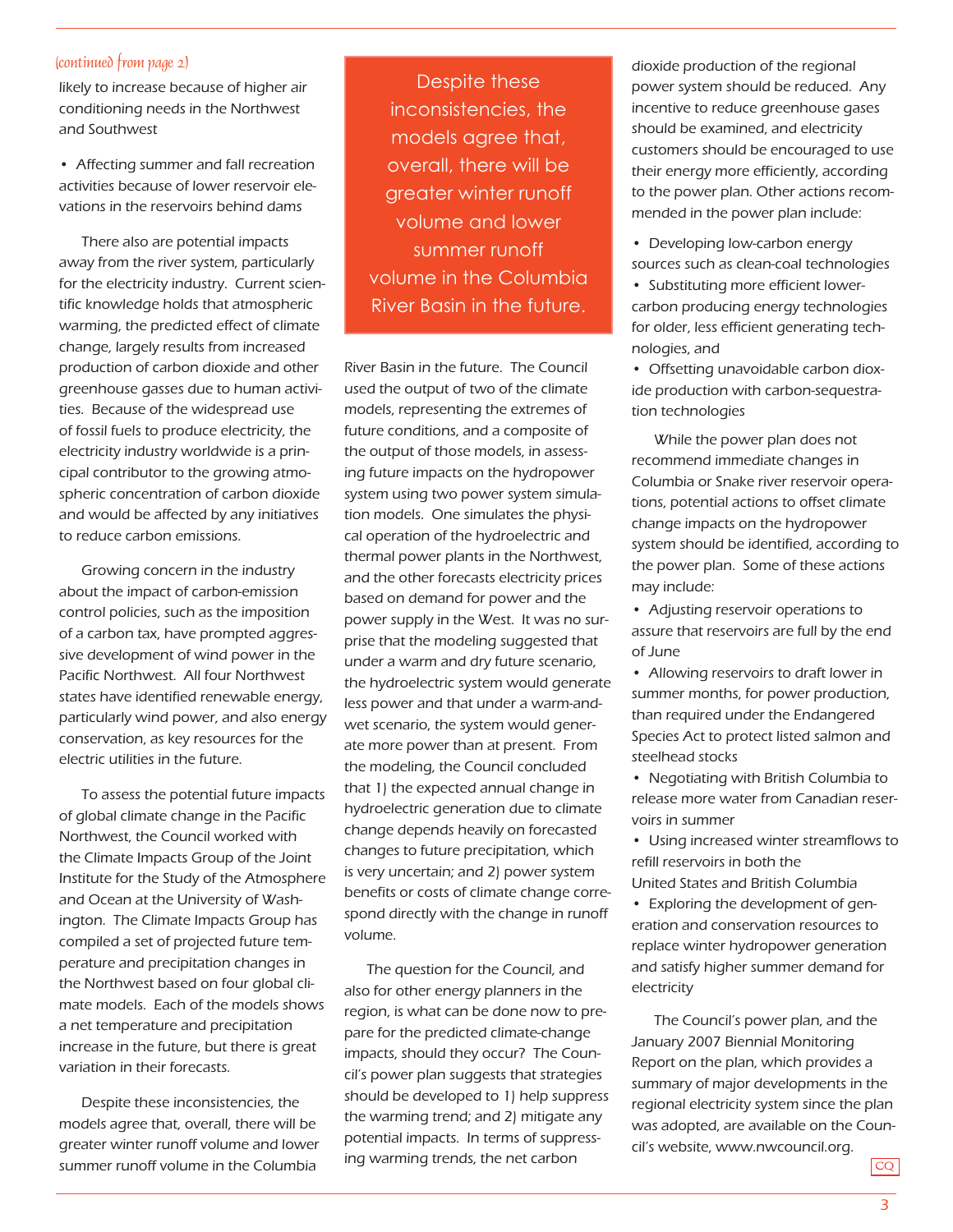### Northwest Q & A: Philip Mote

**CREAD CREAD SCREET ASSES**<br>
Fentist at the University of Was<br>
ington, in the Climate Impacts<br>
Group (CIG), and an affiliate professor entist at the University of Washington, in the Climate Impacts in the Department of Atmospheric Sciences. His research interests include Northwest climate and its effect on snow pack, streamflow, and forest fires. A frequent public speaker, he has also written about 70 scientific articles and edited a book on climate modeling, published in 2000. In 2003 he became the Washington State climatologist. He served as a lead author of the Fourth Assessment Report of the Intergovernmental Panel on Climate Change released in 2007.

The recent IPCC reports, and now the Independent Scientific Advisory Board's report on climate change, describe very serious implications for the environment and people around the world and in the Pacific Northwest. How alarmed should we be about the trends we are seeing?

I wouldn't use the word "alarmed", but people in positions of responsibility for future resources should take very seriously the statements by the scientific community that a global-scale warming that began in the 20th century will continue through the 21st century and is already affecting snowmelt-driven hydrology in the West. Reductions in natural summer streamflow, shifts toward earlier snowmelt, and reductions in late-summer soil moisture have already been observed or inferred and will accelerate, with significant (but not entirely negative) consequences for irrigated agriculture, forest wildfire, hydropower production, and more.

#### What should we be doing now to mitigate the effects of climate change? Are there immediate actions we should be taking now?

This is a question about greenhouse gas policy and I will stick to the science in these remarks.

"All of the alternate explanations for recent warming (solar variability, natural internal variability of the climate system, cosmic rays) fail spectacularly to explain the recent pattern and pace of warming.

> Philip Mote, University of Washington

#### What do you say to skeptics who doubt that these changes are manmade?

The greenhouse effect is hugely important to the surface energy balance of our planet, and humans have unquestionably altered the strength of the greenhouse effect by increasing the quantities of all major greenhouse gases. Patterns and pace of temperature change in the last 50 years strongly resemble theoretical expectations of temperature change based on rising greenhouse gases. All of the alternate explanations for recent warming (solar variability, natural internal variability of the climate system, cosmic rays) fail spectacularly to explain the recent pattern and pace of warming.

#### You've been tracking climate in the Northwest for some time now. How confident are you in the research and models being used? What are the uncertainties?

Global climate models have done a remarkable job at simulating the rate of warming in the past 50 years both globally and in the Northwest. They don't do as well at precipitation. The safest (continued on next page)



projection given what we know today is a warming of 0.5F per decade, easily exceeding "natural" warming rates pre-1960, and slight increases in winter precipitation, but not detectable statistically above the background 20th century variability.

We've been reading and hearing a great deal about the broad, general impacts of climate change--severe water shortages in the Southwest and reduced snowpack in the Northwest. Are there less obvious changes we should be aware of? Are there surprises in store for us?

Yes, but if we knew what they were, they wouldn't be surprises.

Is there a timeline of change? When will we really start to feel the consequences of these changes in our environment?

Some consequences are already being felt.

The tendency is to look at our own part of the world with respect to climate change. But aren't there deeper concerns, too, about how the effects of a warming climate worldwide could impact the Northwest? I'm thinking of economic and social consequences.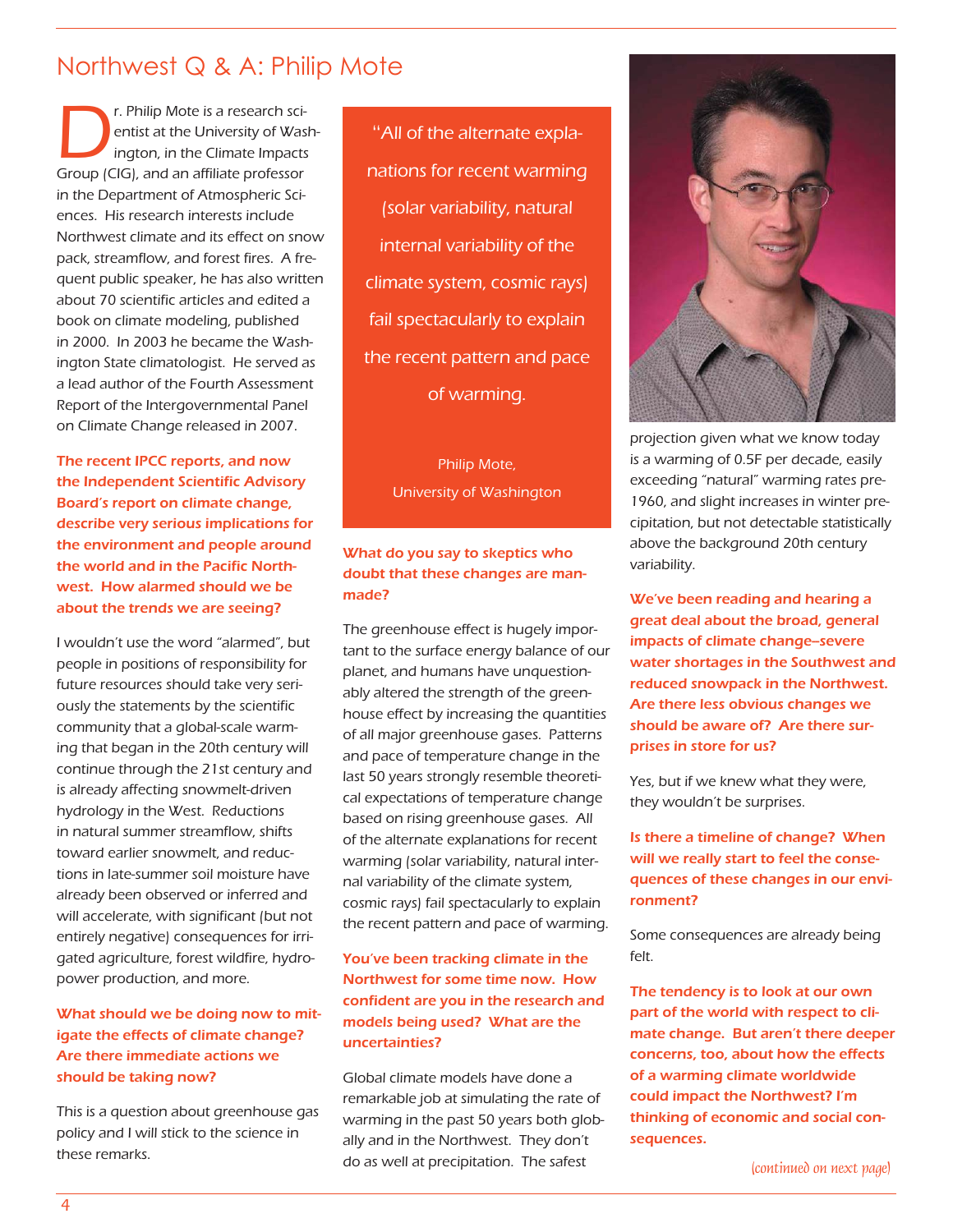Yes, that's quite true. Agricultural productivity elsewhere is a big factor for local economics. If climate events spur environmental refugees and political instability, that could affect us here too.

#### Have you learned anything in your research that has surprised you?

When I started looking at snow data in 2003 I didn't expect to find any evidence of warming, but in fact much of the Northwest's mountain snow pack is very sensitive to warming. This is most easily seen by comparing low elevations (where trends have been more than 50% downward over the last 40- 60 years) with high elevations (where trends have been flat). These results really surprised me.  $|CQ|$ 

## Canadian Agency Involves Columbia Basin Residents in Discussions of Potential Climate Change Impacts

In 2006, the Columbia Basin Trust, the Council's closest counterpart agency in British Columbia, commissioned the Pacific Climate Change Impact Consortium of the University of Victoria, and a number of other scientific researchers, to develop preliminary information on future climate change in the Canadian portion of the Columbia River Basin. The Trust is using the information to initiate a public dialogue on climate change and impacts in the communities of the Canadian Columbia River Basin.

The resulting report synthesizes current technical knowledge, and provides future projections regarding ground transportation, water supply, community infrastructure and safety, and hydropower.. The Trust acknowledged that there are significant gaps in information and that extensive research and monitoring will be needed to fully understand this complex and important issue.

 Like the Council's Fifth Northwest Power Plan, the CBT report predicts warmer temperatures, less snowpack, and changing streamflow patterns in the future. Regarding hydropower, the report predicts that summer electricity demand will increase over time as customers in the Pacific Northwest install more air conditioning equipment. Winter demand for electricity is expected to decrease somewhat. Shifts in the seasonal timing of hydropower production may be required to meet these changing demands with more use of water storage in summer, according to the report - the same time of year that entities in the United States might be trying to acquire water from British Columbia for downstream power production and flowaugmentation purposes.

In isolation, winter hydropower production in the Columbia River system is relatively resilient to streamflow timing shifts, according to the report, but winter hydropower production will be affected by the need to mitigate impacts to other system objectives such as flood control and instream flow augmentation. Adaptation decisions will need to respect the water needs of other users and in-stream uses to protect recreational interests, private property, ecosystems, and fisheries, especially with increased competition over an increasingly limited summer water supply, the report recommends.

With the snow pack in Canada being much less sensitive to warming than in the U.S. portion of the Columbia River system, over the next 50 years, summer snowmelt in Canada is likely to contribute more to summer streamflows, the report states. These differing impacts have the potential to unbalance current international agreements, and likely will present serious challenges to meeting instream flows in the United States, especially in the summer. Current Canada-U.S. agreements will need to adopt a more flexible approach to meet new and increasing demands for water as well as changing streamflow scenarios, the report predicts. This emphasizes the necessity of joint long-term planning and cooperation.

and the control of the control of the control of the control of the control of the control of the control of t<br>The control of the control of the control of the control of the control of the control of the control of the c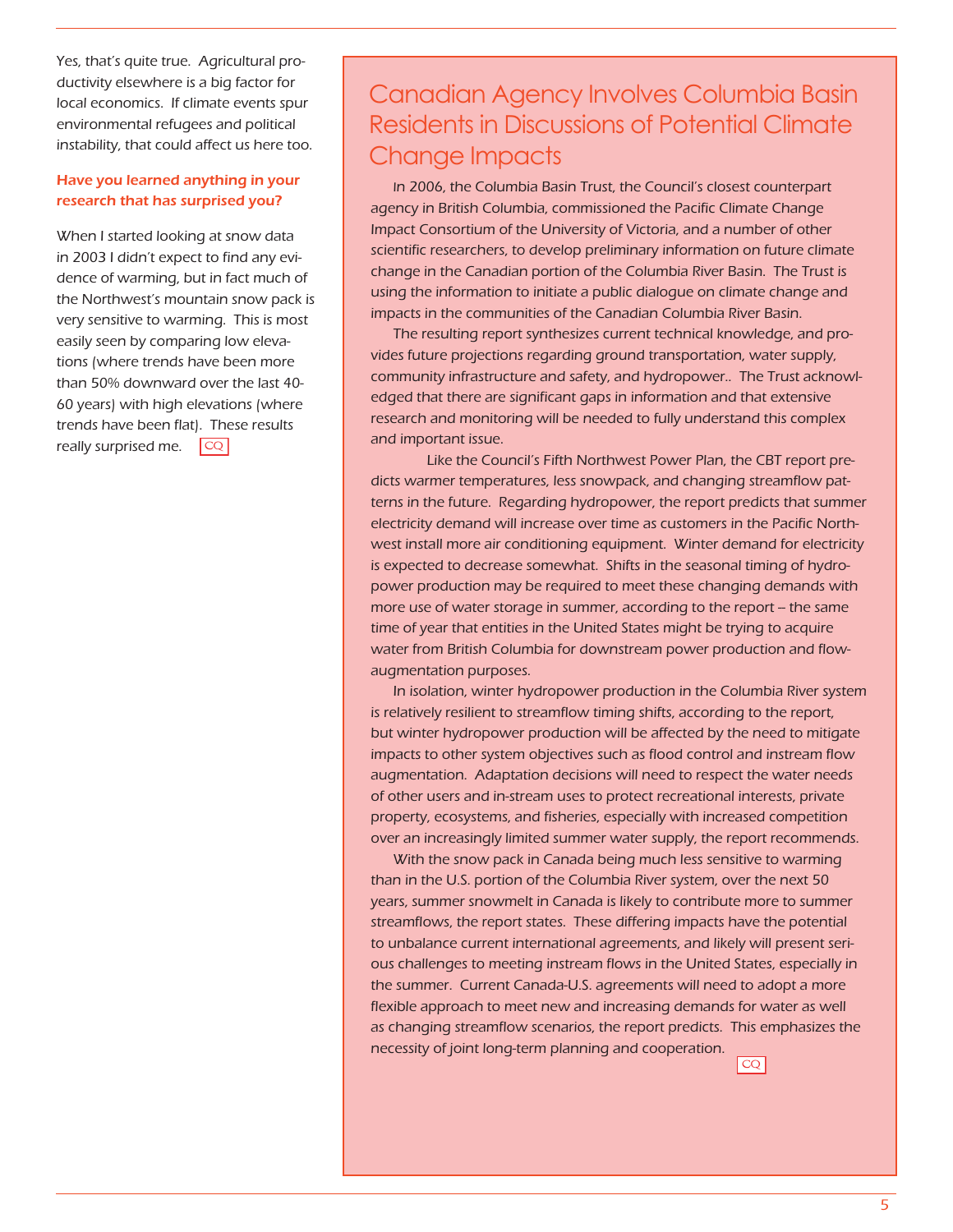#### (continued from front page)

#### A Warming Climate

Since 1900, the Northwest has been getting warmer. Regularly collected measurements indicate that the region's springtime snow pack has declined substantially from 1950 to 1997 due to reduced precipitation and rising winter temperatures. In addition, from 1948 to 2000, the timing of springtime snow melt runoff came earlier in most rivers by one to two weeks depending on the basin. One of the main reasons for this trend is warmer temperatures in the winter and spring. As the report notes, "Taken together, a wealth of evidence paints a very consistent picture of a warming climate over the past 150 years for both the Pacific Northwest and the Earth as a whole."

Why is this happening? For the planet as a whole, it centers on a fundamental climatic process called the greenhouse effect. The greenhouse effect is a natural part of the Earth's climate system that makes our planet a hospitable place to live. Clouds and bright surfaces, like snow cover, reflect about 30 percent of the energy from the sun. A small fraction is absorbed by the atmosphere and the rest is absorbed by the Earth's surface. The absorbed solar radiation warms the Earth's surface and its heat is radiated up to the atmosphere as infrared radiation. Certain trace gases absorb infrared radiation, further warming both the atmosphere and the Earth's surface substantially. These radiation-absorbing gases are referred to as "greenhouse gases." Without the greenhouse effect, temperatures would be an icy 60°F cooler than they are today.

For any particular region, climate changes are also caused by changes in patterns of natural climate variability. El Niño and the Pacific Decadal Oscillation are known to play influential roles in Pacific Northwest climate from year-to-year, and even over periods spanning half a century. For example, a cool phase of the PDO pattern favored a relatively cool-wet climate for the region from the mid-1940s through the mid-1970s, while a warm phase of the

PDO favored a relatively warm-dry climate for the region from the mid-1920s through the mid-1940s, and again from the late-1970s through the late-1990s. The trend to a warmer Pacific Northwest climate since 1950 is a consequence, then, of both natural and human-caused changes in the climate system.

Although the intensity of the greenhouse effect has varied over geologic time, with very warm eras coinciding with periods of abundant atmospheric greenhouse gases, and cool eras coinciding with periods of relatively low levels of greenhouse gases, the buildup of man-made greenhouse gases has increased dramatically in the 20th century, especially since 1950. Burning fossil fuels, from cars and power plants for example, and converting forests into agricultural lands, account for the observed rise of carbon dioxide in the atmosphere, a key greenhouse gas.

The telling connection is that this buildup coincides with the Earth's rising temperatures. Eleven of the last 12 years (continued on next page)



#### **Cumulative Impacts Across the Full Life Cycle of Salmon**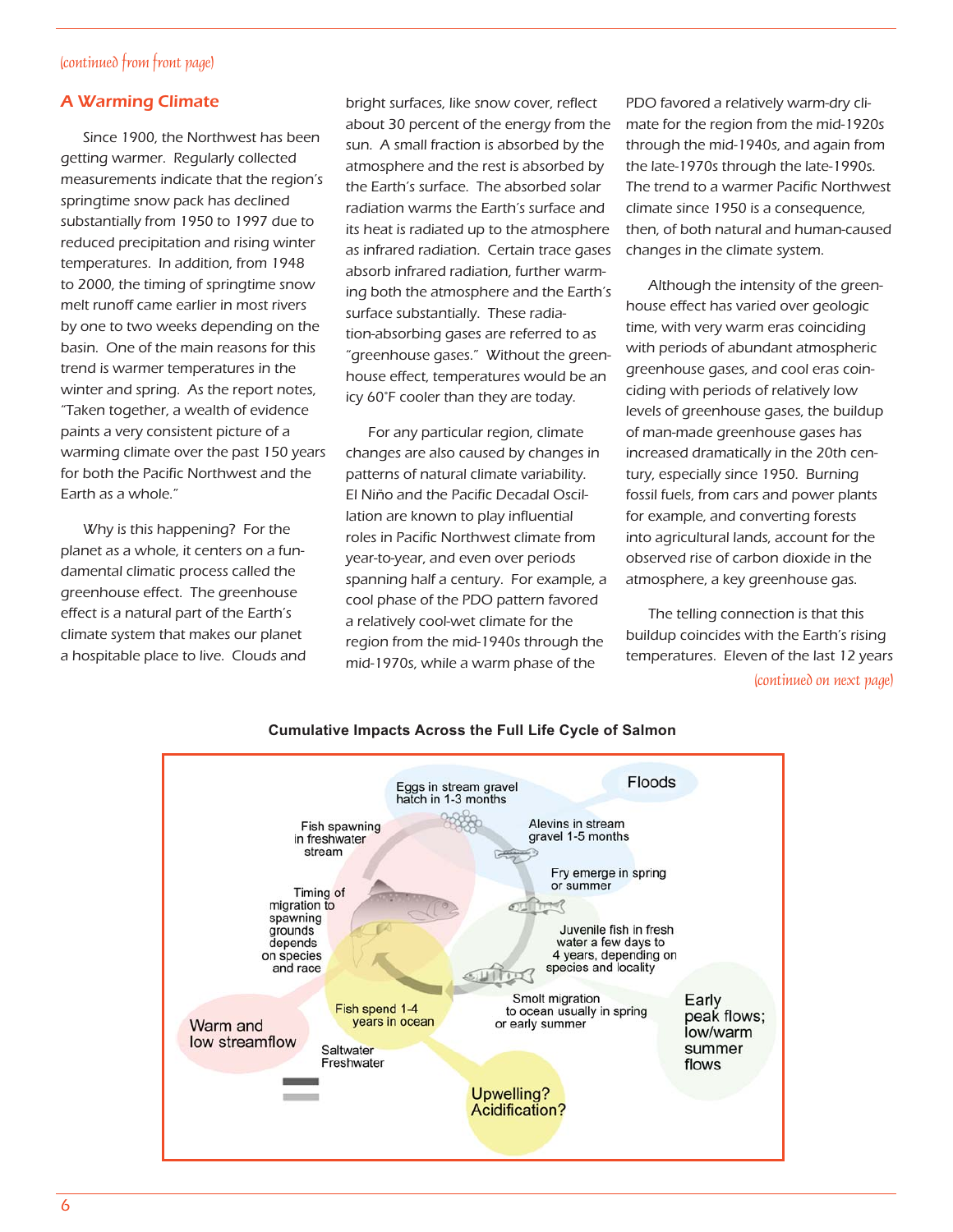(1995-2006) rank among the 12 warmest years in the record of global surface temperature (since 1850). Climate records show that the Northwest has warmed about 1 degree Celsius since 1900, or about 50 percent more than the global average warming over the same period. Over the next century, the warming rate for the Pacific Northwest is projected to be in the range of 0.15 to 0.6 degrees Celsius per decade.

"Future warming at these rates would lead to substantial changes in the region's climate and hydrology," says Dr. Nate Mantua, ISAB member. "It would be obvious to everyone."

Adding to the impact of these gases on the atmosphere is how long they can last: A molecule of carbon dioxide can remain in the atmosphere from five to 200 years; synthetic greenhouse gases produced for industry can last many centuries to millennia. In other words, substantial damage has already been done. The changes currently unfolding cannot be reversed, but their ill-effects may be lessened, if we act now. At the very least, considering the potential risks of climate change in the region's energy and fish and wildlife planning would be a prudent and responsible course of action.

While the evidence of a warming planet is compelling, uncertainties remain. First, no one knows the exact quantities of carbon dioxide and other significant greenhouse gases that will be emitted in the next century. Projecting future emissions requires educated guesses about global economics, technology, and population. Second, we don't know how sensitive the climate system is to a given change in greenhouse gas concentrations. There are major challenges in simulating the behavior of clouds, the effects of aerosols, the carbon cycle, and how the ocean moves heat from its surface to

assessing the possible effects of an intensified greenhouse effect on the Earth's climate, and at both the very simple and very sophisticated extremes, every climate model in use today finds that increasing concentrations of greenhouse gases in the 21st century will intensify

> "It's possible that certain life history types, or even species, may be extirpated from the system if changes are severe enough."

> Dr. Robert Bilby ISAB member and co-author of the report

the greenhouse effect and warm the Earth's surface and lower atmosphere.

#### Key Effects on the Northwest

A warming climate will bring profound changes to the character of the region. Imagine Ponderosa pine trees growing west of the Cascades, and rainforest conifers like western hemlock decreasing west of the Cascades, but expanding into the mountain ranges of the interior West. These are just a few of the changes we can expect with warming temperatures. According to the panel's report, "Predicted climate shifts over the next century…lead to the expectation that there will be dramatic changes in the character of Pacific Northwest forestland." The report goes on to state, "alpine habitats, subalpine spruce-fir forests, and aspen are expected to be largely eliminated from the western United States and displaced northward to Canada."

deeper waters. Still, scientists have been in vegetation and climate, wildlife spe-Responding to the anticipated shifts cies may disappear from their former ranges and reappear in new areas. As species shift, changes in wildlife assemblages may expose species to new predators and competitors, allowing some species to expand their ranges and others to contract. Changes in climate may mean the earlier arrival of migrant birds, hibernating animals will emerge earlier, and some plants will bloom earlier. These changes may cause migration timing to no longer correspond with the timing of growing plants or animals that provide food for migrants.

And as the West becomes drier, the threat of wild fires looms large. Virtually all future climate scenarios predict increases in wild fires in western North America, including the Columbia Basin. Fire frequency and intensity have increased in the past 50 years, and especially the past 15 years, in the shrub steppe and forested regions of the West. Drought and hot, dry weather have also led to an increase in outbreaks of insects, which are likely to become more common and widespread. Outbreaks of forest insects affect roughly 45 times as much area as fire, and forest insects and pathogens are especially likely to change with climate.

#### Impacts to Fish

Changes in the region's temperatures and precipitation will alter the basin's snow pack, streamflow, and water quality. Warmer temperatures will result in more precipitation falling as rain rather than snow; snow pack will diminish, and streamflow will be altered; peak river flows will likely increase; and water temperatures will continue to rise. For Pacific salmon, these changes will affect all species and life history types, as will changes in the estuary and the ocean. In a blunt assessment of the risk climate change poses to salmon restoration, the report notes, "Climate change has the potential to fundamentally alter the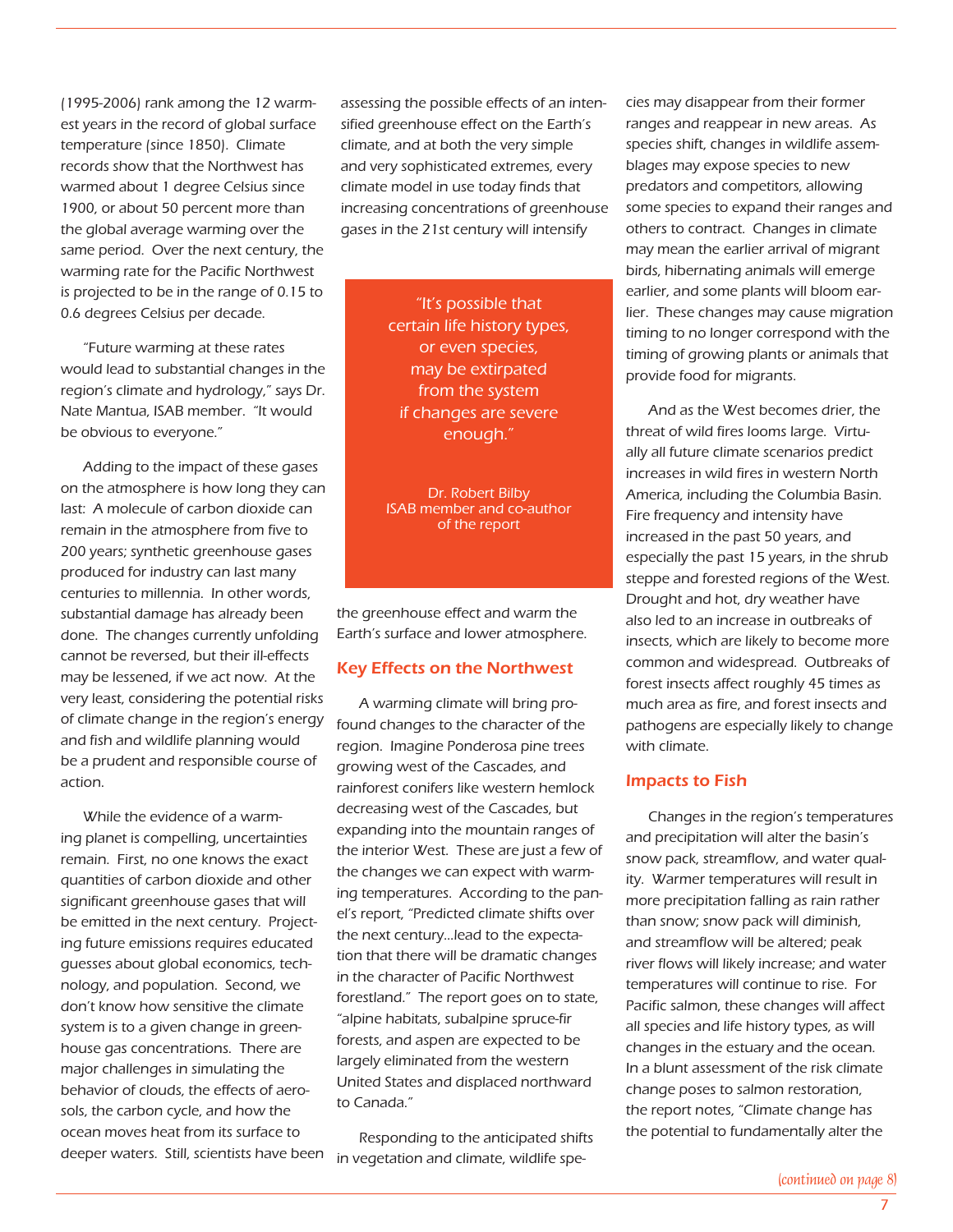capacity of the Columbia River system to produce salmon."

A number of studies on how climate change could affect cold water fishes have been done; one analysis that considered a high-end warming scenario suggests that temperature increases alone will render 2 to 7 percent of current trout habitat in the region unsuitable by 2030; 5 to 20 percent by 2060; and 8 to 33 percent by 2090.

The impact to salmon habitat can be especially damaging, in part because these fish can only occupy areas below barriers and so are restricted to lower, warmer elevations. Salmon habitat loss would be most severe in Oregon and Idaho, with potential losses under highend scenarios exceeding 40 percent by 2090. Loss of salmon habitat in Washington would be less severe. The worst case projection is about a 22 percent loss by 2090. As significant as these estimates are, however, they do not include the effects of a changing hydrology.

Hydrologic changes to Columbia Basin streams will be driven primarily by the reduction of snow pack as temperatures warm and the snowline moves upward. In the region's mid-elevation river basins that now carry a substantial snow pack, the result of these changes will be a higher frequency and intensity of flooding, earlier snowmelt runoff, and reduced summer and early autumn flows. In the coldest, highest elevation basins of the Northwest, a warmer climate would reduce the risk of large summertime snowmelt floods because of the trend to more winter precipitation falling as rain rather than snow.

The expectation that the region's typical spring-summer runoff will shift to a more winter-spring rain and runoff is one of the most confident projections for how climate change will affect the Pacific Northwest's hydrology. Areas at elevations beween 3,000 and 4,000 feet in the basin will likely experience the biggest declines in snow pack. For affected watersheds, the reduced snow pack

will mean lower flows in streams from June through September. The region's normally low late-summer and early-fall stream flows are likely to be reduced even more, while streamflows are likely to rise from December through April.

"The effect of climate change on freshwater ecosystems will impact most dramatically those fish species that have extended periods of freshwater rearing, but even species with abbreviated freshwater rearing, like chum salmon, may be impacted by higher water temperatures during egg incubation and changes in winter and early spring flows," says Dr. Robert Bilby, ISAB member and coauthor of the report. "It's possible that certain life history types, or even species, may be extirpated from the system if changes are severe enough."

The ocean, too, will be affected. Scientific evidence strongly suggests that global climate change is already altering marine ecosystems from the tropics to the polar seas. Warming ocean temperatures could affect the ocean's ability to produce and circulate nutrients are no options. There is little that can for salmon growth and survival, changing salmon behavior, distribution, and migrations. If salmon migrate farther north to find food, it could delay their maturation and adult migration into coastal waters and rivers.

#### Mitigating the Effects of Climate Change

As the report notes in its introduction, restoration plans and recovery strategies generally do not consider the impacts of climate change. But, the report goes on to say, "…the changes in regional snow pack, streamflows, and temperature in the Columbia Basin…projected by most climate models could have a profound impact on the success of restoration efforts and the status of Columbia River fish and wildlife populations."

"Given the high probability that climate change in the Columbia Basin will have major impacts on fish and wildlife

habitat over the coming decades," says Bilby, "including climate change risks in fish and wildlife planning will be critical if these plans are to succeed."

Although the only true solution to reducing greenhouse gas emissions lies in global cooperation, the report identifies actions that may help to offset some of the negative effects of climate change in the Columbia River Basin. They are, however, "…only near-term, local options for dealing with climate-change effects."

According to the report, mitigating for changes in hydrology and temperature in tributaries will involve many of the same approaches already being used to restore degraded freshwater habitat for salmon. "Any action that can help minimize water temperature increases or augment streamflow during the summer and autumn would contribute to this end." Also, protection of cold-water areas for migrating salmon and restoration of riparian habitats in headwater reaches should have high priority. For some of the projected changes, there be done locally, for example, to offset the projected changes in the elevation, accumulation, and melt timing of snow pack, other than increasing the capacity for storing water behind dams or in acquifers.

Other actions to address climate change impacts include:

- Flow augmentation from cool-cold water storage reservoirs
- Increasing the capacity for storing water behind dams or in acquifers
- Use of removable surface weirs to reduce the time juvenile salmonids spend in the warm water of dam forebays
- Reduce water temperatures in the adult fish ladders with water drawn from lower, cooler parts in the water column of the dam forebays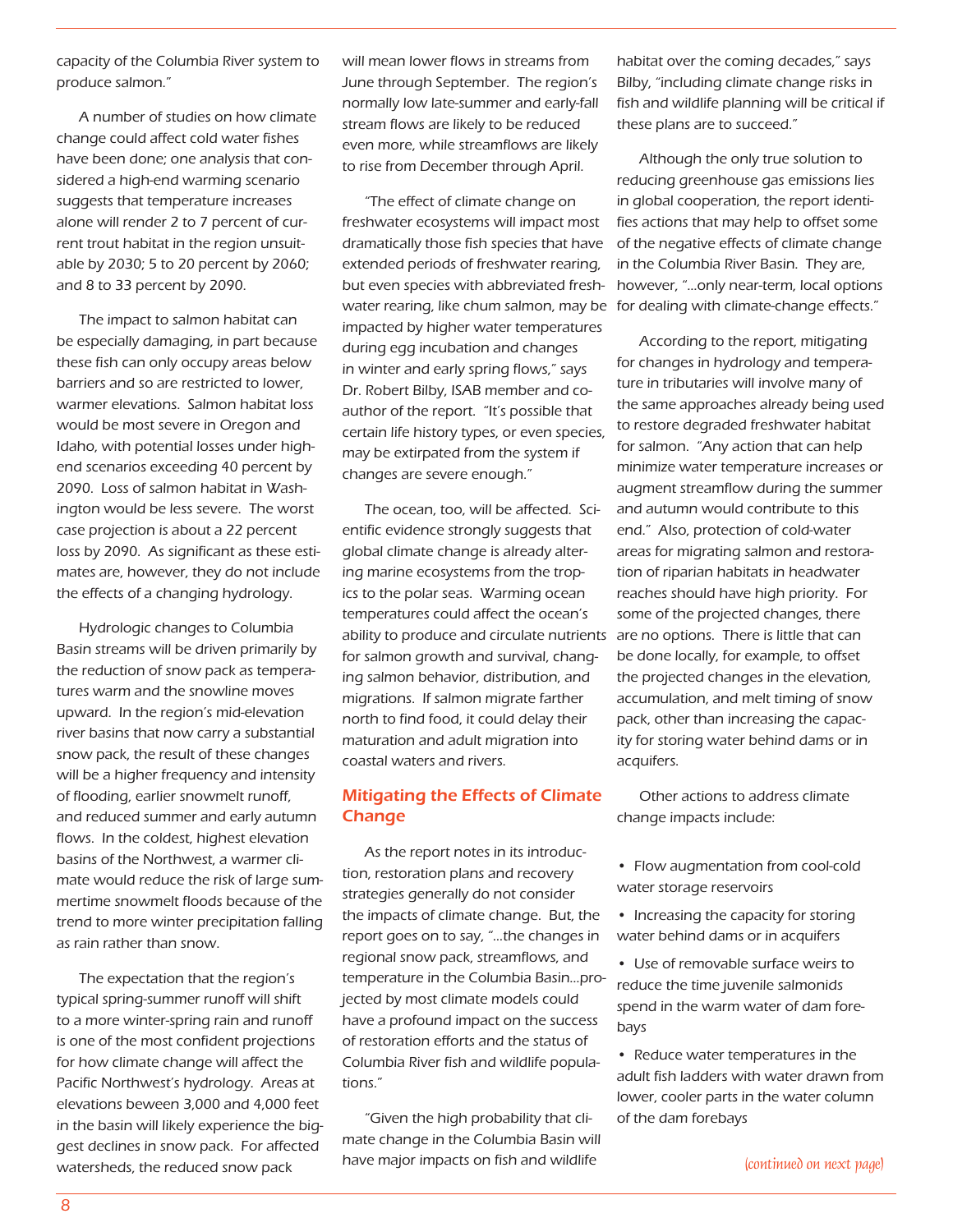• Develop transportation strategies for initiating full transport of juvenile fall Chinook more focused on temperature changes

• Evaluate the possibility of transporting migrating adults through the lower Snake River when water temperatures reach near lethal limits in the late summer

• Expand the predator control program to species such as smallmouth and largemouth bass, walleye, and channel catfish

• Open backwater, slough, and other off-channel habitats along mainstem reservoirs and the estuary to encourage increased flow through these areas to help reduce water temperature and provide cool-water refuge

These techniques will only be effective if implemented at appropriate locations, emphasizing the importance of incorporating climate change into planning efforts. According to the report, "If the predicted changes occur, the distribution of fish and wildlife populations in the basin will change, and many currently suitable habitats will not be so

in the future, regardless of actions taken at the local level."

The Northwest could also be affected by a drought-ridden Southwest. The usual pattern of energy sharing that occurs between the two regions—the Northwest sending its excess power to the Southwest in the summer to meet their load, and vice versa in the winter for the Northwest—may not be viable. Hotter summers will mean higher energy demands for the Northwest and less excess power to share. In contrast, warmer winter temperatures will likely reduce energy demand in the Northwest. This combination of seasonal changes in energy demand will likely prompt actions to adjust the seasonal production of hydropower. Population growth, already a challenging issue for many parts of the Northwest, may become even more pressing as the effects of climate change become increasingly apparent.

The overwhelming realization is that the historic competition over water use—already contentious—is likely to intensify. A world with less water and more people will mean difficult choices and a greater likelihood that everyone will feel the hardship.

With the release of the IPCC reports and now the ISAB's report on climate change, the region can begin to grapple with the implications of a greatly different world. The Council's role as a planning agency to protect the region's energy and environmental resources means its work will be critical to evaluating and assessing those challenges and opportunities. And, as with all change, the true test will be one of adaptation.  $|CQ|$ 



Proportion of future salmon habitat loss in Idaho, Oregon, and Washington as a result of warming associated with climate change.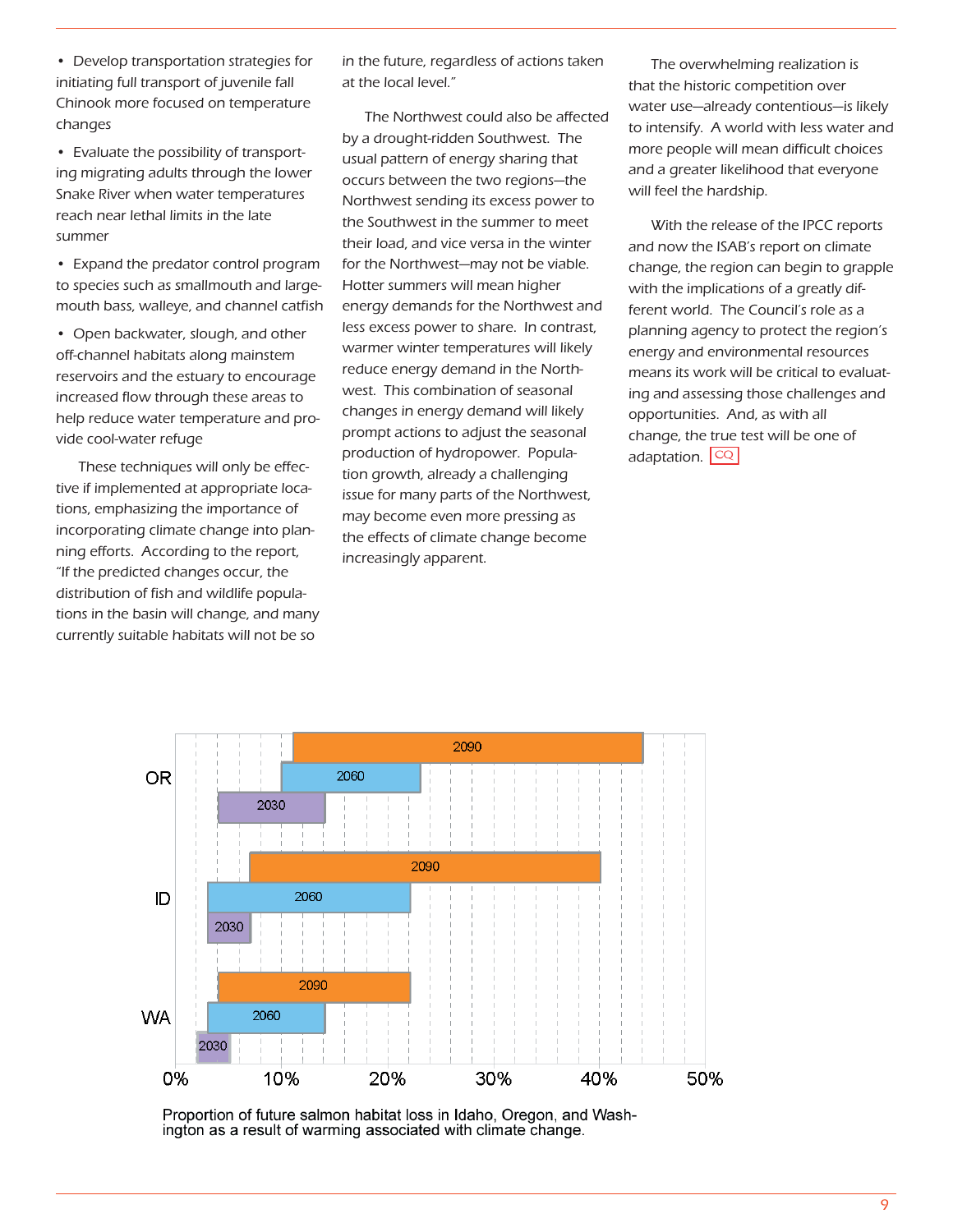# Success Stories – Swan River Valley

## Montana bull trout habitat protected through collaborative public/private effort

collaborative effort of state,<br>
federal, and tribal govern-<br>
conservation groups, has resulted in a federal, and tribal governments, and two environmental 7,200-acre conservation easement and the acquisition of 640 acres in western Montana that will increase protection of native bull trout and other fish and wildlife in the Swan River Valley.

The Bonneville Power Administration (BPA) provided a total of \$10.7 in funding for the acquisitions, which included the final 1,121 acres of a 7,204-acre conservation easement in the Goat Creek and Squeezer Creek drainages, held by the Montana Department of Fish, Wildlife & Parks for \$1.1 million, and a 640 acre parcel in the Elk Creek drainage, acquired by the Confederated Salish and Kootenai Tribes and the Swan Ecosystem Center for \$9.6 million. These are tributary drainages to the Swan River, which flows into Flathead Lake.

Both purchases were authorized by the Northwest Power and Conservation Council through its Columbia River Basin Fish and Wildlife Program. Under the Northwest Power Act of 1980, the program, which is created and guided by the Council, is designed to mitigate the impacts of hydropower dams on fish and wildlife of the Columbia River Basin. The program is funded by BPA and is implemented through a variety of partnerships across the basin. These projects are specifically tied to fisheries mitigation of the impacts from the construction and operation of Hungry Horse Dam and Reservoir. The acquisition of the easement and land was accomplished with the assistance of the Trust for Public Land, a non-profit land conservation organization.



In a news release announcing the acquisitions, Montana Governor Brian Schweitzer praised the collaborative effort and commented: "These projects will benefit fish and wildlife in the Swan River Valley for years to come."

Rhonda Whiting, one of Montana's two representatives on the Power Council and chair of the Council's Fish and Wildlife Committee, said that she and Bruce Measure, the other Montana member of the Council, were pleased that the projects came to fruition, adding, "We will continue to follow Governor Schweitzer's lead to make sure the Northwest Power and Conservation Council's Fish and Wildlife Program remembers the upstream interests in Montana."

The conservation easement is on land owned by Plum Creek Timber Company, the largest private landowner in the Swan Valley. In an interview with the Daily Inter-Lake newspaper of Kalispell, Plum Creek president Rick Holly said protecting the property was an important consideration in the decision

to sell the conservation easement. "We are pleased to collaborate with our partners to protect this important property," Holly told the newspaper. "Over time, Plum Creek has offered 30 percent of its lands in the Swan Valley for conservation because we understand the important forestry, environmental, and recreational attributes of this property." The easement provides for fisheries habitat protection, forest management activities, and recreational access to the public.

Half of the tract at the mouth of Elk Creek is now owned by the Confederated Salish and Kootenai Tribes and the other half is owned by the non-profit Swan Ecosystem Center. "Elk Creek is a very important resource for native fish, for wildlife, and for the community," Anne Dahl, executive director of the Center, told the newspaper. "This project makes a significant contribution to protecting some of the most critical fisheries habitat in the heart of the Swan Valley." <mark>CQ</mark>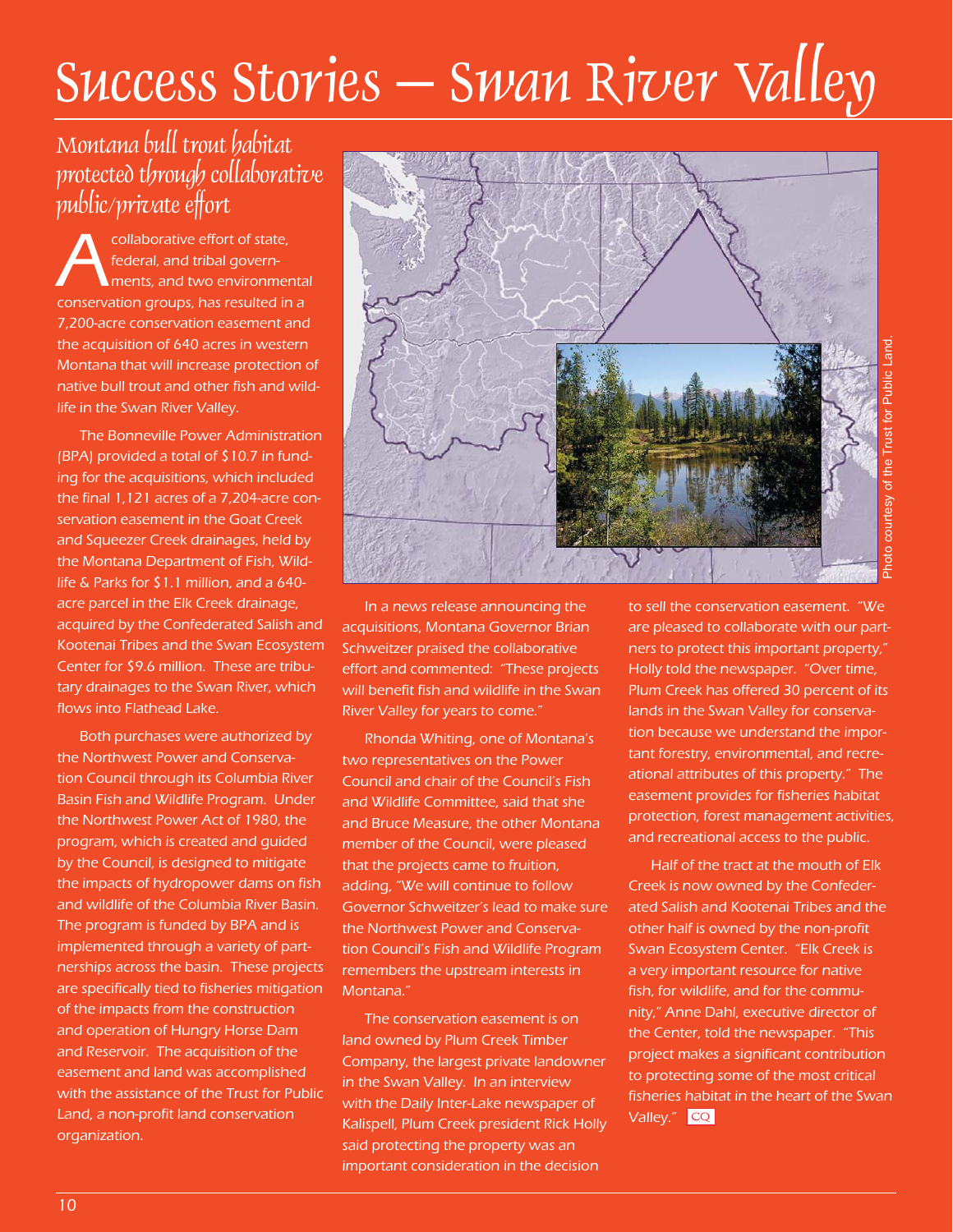# Council Decisions

## Yakima Side Channels

#### March

The Council approved \$500,000 for 2007, and the same amounts in 2008 and 2009, for the Yakama Nation to purchase floodplain land in the Yakima River Basin of central Washington to be managed as habitat for fish and wildlife, particularly spawning fall Chinook salmon. Five key reaches are targeted for protection/restoration actions. These include Easton (near the headwaters of the Yakima River), Cle Elum (from the vicinity of the Cle Elum River confluence to the Teanaway River confluence), near Ellensburg, near Union Gap (above the Union Gap divide), and Gleed, in the lower Naches River.

## Fish Passage Center Oversight Board

June

In April, the Council released for public comment a proposal to reconstitute the oversight board of directors of the Fish Passage Center. In June, having received favorable comments on the proposal, the Council named six persons to positions on the oversight board. The Fish Passage Center is a public agency that collects and analyzes data on migrating salmon and steelhead in the Columbia and Snake rivers. Bruce Measure, a Montana member of the Council, will chair the board.

The Council's action reformulates membership of the oversight board and ensures that members have a scientific or technical background in disciplines related to the functions of the Center. Members of the board appointed in June include:

- Susan Ireland, fish and wildlife program director of the Kootenai Tribe of Idaho, who will represent Indian tribes of the upper Columbia River Basin
- Steve Yundt of the Idaho Department of Fish and Game, who will represent Idaho's and Montana's fish and wildlife departments
- Tony Nigro of the Oregon Department of Fish and Wildlife, who will represent Washington's and Oregon's fish and wildlife departments
- John Ferguson of NOAA Fisheries' Northwest Fisheries Science Center in Seattle, who will represent the federal fisheries agency

• Dan Goodman, a professor of biology at Montana State University, whose position on the oversight board represents Northwest fisheries scientists generally (the Council named Dick Whitney, a fisheries scientist who has served on Council scientific panels, as an alternate for this position)

• Doug Taki, a biologist with the Shoshone-Bannock Tribes of Idaho, whose position on the oversight board will be ex-officio; the Council will consider making that position permanent